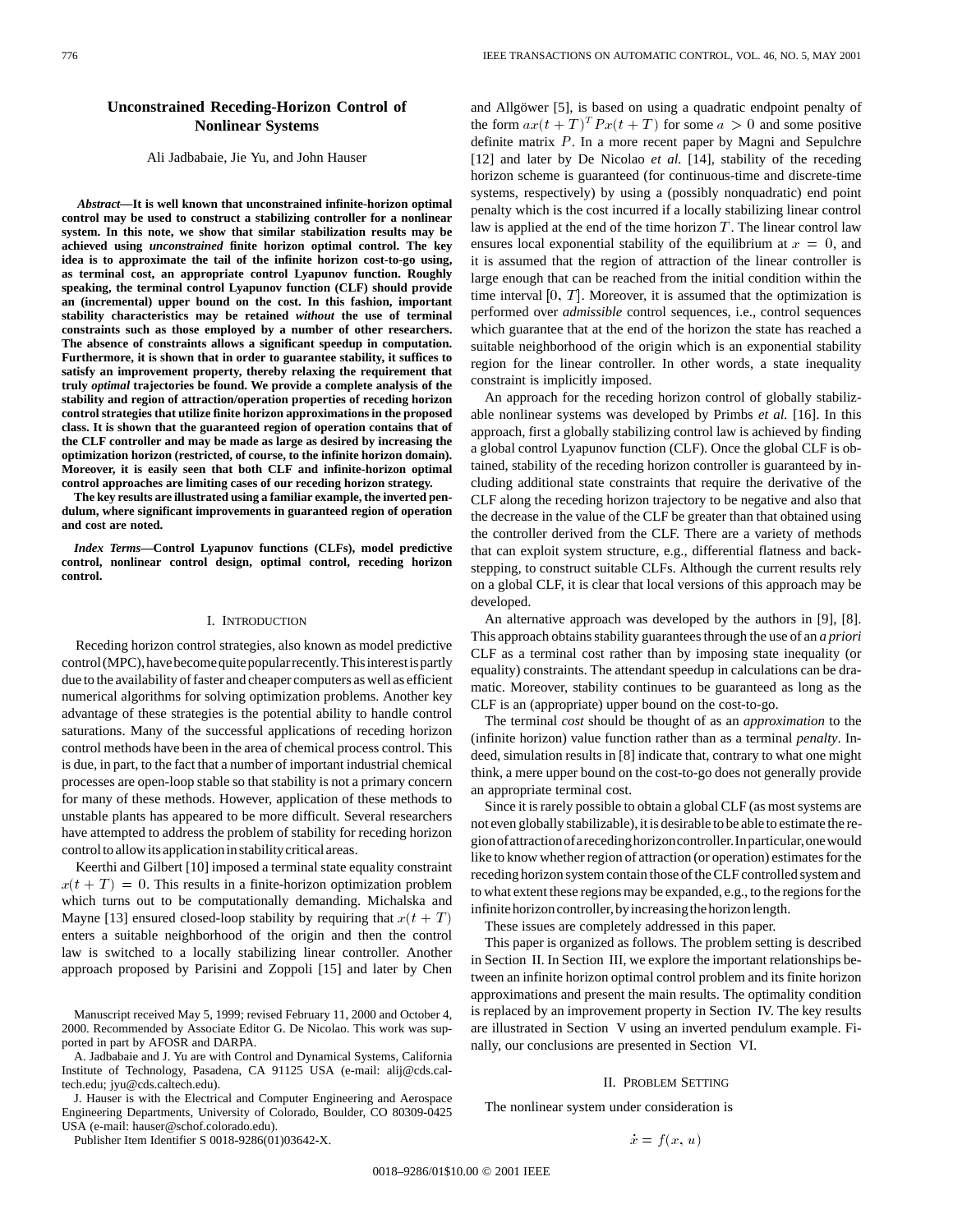where the vector field  $f: \mathbb{R}^n \times \mathbb{R}^m \to \mathbb{R}^n$  is  $C^2$  and possesses a linearly controllable critical point at the origin, e.g.,  $f(0, 0) = 0$  and  $(A, B) := \left(D_1f(0, 0), D_2f(0, 0)\right)$  is controllable. We require the set  $f(x, \mathbb{R}^m) \subset \mathbb{R}^n$  to be convex for each  $x \in \mathbb{R}^n$ . Given an initial state x and a control trajectory  $u(\cdot)$ , the state trajectory  $x^u(\cdot; x)$  is the (absolutely continuous) curve in  $\mathbb{R}^n$  satisfying

$$
x^{u}(t; x) = x + \int_0^t f\left(x^{u}(\tau; x), u(\tau)\right) d\tau
$$

for  $t \geq 0$ . We require that the trajectories of the system satisfy an *a priori* bound

$$
||x(t)|| \le \beta(x, T, ||u(\cdot)||_1) < \infty, \qquad t \in [0, T]
$$

where  $\beta$  is continuous in all variables and monotone increasing in  $T$ and  $||u(\cdot)||_1 = ||u(\cdot)||_{L_1(0,T)}$ . Most models of physical systems will satisfy a bound of this type.

The performance of the system will be measured by a given incremental cost  $q: \mathbb{R}^n \times \mathbb{R}^m \to \mathbb{R}$  that is  $C^2$  and fully penalizes both state and control according to

$$
q(x, u) \ge c_q(||x||^2 + ||u||^2), \qquad x \in \mathbb{R}^n, u \in \mathbb{R}^m
$$

for some  $c_q > 0$  and  $q(0, 0) = 0$ . We further require that the function  $u \mapsto q(x, u)$  be convex for each  $x \in \mathbb{R}^n$ . These conditions imply that the quadratic approximation of  $q$  at the origin is positive–definite,  $D^2q(0, 0) \geq c_qI > 0.$ 

We will also suppose that  $f$  and  $q$  are sufficiently compatible to uniquely define a  $C<sup>2</sup>$  Hamiltonian for the (optimized) system. In particular, we will require that there is a  $C^2$  function  $\overline{u}^*$ :  $\overline{\mathbb{R}^n} \times \mathbb{R}^n \to \overline{\mathbb{R}^m}$ :  $(x, p) \mapsto \overline{u}^*(x, p)$  providing a global minimum of the pre-Hamiltonian  $K(x, p, u) := p^T f(x, u) + q(x, u)$  so that the Hamiltonian  $H(x, p) := K\left(x, p, \overline{u}^*(x, p)\right)$  is  $C^2$ . Such a  $\overline{u}^*(\cdot, \cdot)$  is locally guaranteed by the implicit function theorem (though we would require  $f, q \in C<sup>3</sup>$ ). Note that this condition is trivially satisfied for control affine f and quadratic q] for then  $u \mapsto K(x, p, u)$  is strictly convex and *real analytic*].

The cost of applying a control  $u(\cdot)$  from an initial state x over the infinite-time interval  $[0, \infty)$  is given by

$$
J_{\infty}\left(x, u(\cdot)\right) = \int_0^{\infty} q\left(x^u(\tau; x), u(\tau)\right) d\tau.
$$

The optimal cost (from  $x$ ) is given by

$$
J^*_\infty(x)=\inf_{u(\cdot)}\,J_\infty\Big(x,\,u(\cdot)\Big)
$$

where the control functions  $u(\cdot)$  belong to some reasonable class of admissible controls (e.g., piecewise continuous). The function  $x \mapsto$  $J^*_{\infty}(x)$  is often called the *optimal value function* for the infinite horizon optimal control problem. For the class of  $f$  and  $q$  considered, we know that  $J^*_{\infty}$  is a positive definite  $C^2$  function on a neighborhood of the origin. This follows from the *geometry* of the corresponding Hamiltonian system [19], [20]. In particular, since  $(x, p) = (0, 0)$  is a hyperbolic critical point of the Hamiltonian vector field  $X_H(x, p) :=$  $D_2H(x, p)$ ,  $-D_1H(x, p)\big)^T$ , the local properties of  $J^*_{\infty}$  are determined by the linear-quadratic approximation to the problem and, moreover,  $D^2 J^*_{\infty}(0) = P > 0$  where P is the stabilizing solution of the appropriate algebraic Riccati equation.

For practical purposes, we are interested in approximating the infinite horizon optimization problem with one over a finite horizon. In particular, let V be a nonnegative  $C<sup>2</sup>$  function and define the finite horizon cost [from x using  $u(\cdot)$ ] to be

$$
J_T(x, u(\cdot)) = \int_0^T q\Big(x^u(\tau; x), u(\tau)\Big) d\tau + V\Big(x^u(T; x)\Big)
$$

and denote the optimal cost (from  $x$ ) as

$$
J_T^*(x) = \inf_{u(\cdot)} J_T(x, u(\cdot)).
$$

As in the infinite horizon case, one can show, by geometric means, that  $J_T^*$  is locally smooth ( $C^2$ ). Other properties, e.g., local positive definiteness, will depend on the choice of  $V$  and  $T$ .

Let  $\Gamma^{\infty}$  denote the domain of  $J_{\infty}^{*}$  (the subset of  $\mathbb{R}^{n}$  on which  $J_{\infty}^{*}$ is finite). It is not too difficult to show that the cost functions  $J^*_{\infty}$  and  $J_T^*$ ,  $T \geq 0$  are continuous functions on  $\Gamma_\infty$  using the same arguments as in [1, Prop. 3.1]. We make the following assumption.

*Standing Assumption (SA):* The minimum value of cost functions  $J^*_{\infty}, J^*_{T}, T \geq 0$ , is attained.

The assumption (SA) guarantees the existence of an optimal trajectory

$$
\Big(x_T^*(t;\,x),\,u_T^*(t;\,x)\Big),\qquad t\in[0,\,T]
$$

such that

$$
J_T\Big(x,\,u_T^*\big(\cdot;\,x\big)\Big)=J_T^*(x).
$$

Continuity of  $u_T^*(.; x)$  follows directly from Pontryagin's Maximum Principle. This trajectory is not necessarily unique. In fact, in examples one finds two trajectories of equal (minimal) cost originating at points where  $J_T^*$  is only continuous (and not differentiable). Under assumptions of the sort given (convexity, boundedness, etc.), one can turn (SA) into a proposition. This involves the use of techniques from regularity theory and the direct methods of the calculus of variations, see [4] and [3].

It is easy to see that  $J^*_{\infty}$  is proper on its domain so that the sublevel sets

$$
\Gamma_r^{\infty} := \{ x \in \Gamma^{\infty} : J^*_{\infty}(x) \le r^2 \}
$$

are compact and path connected and moreover  $\Gamma^{\infty} = \bigcup_{r>0} \Gamma_r^{\infty}$ . Note also that  $\Gamma^{\infty}$  may be a proper subset of  $\mathbb{R}^{n}$  since there may be states that cannot be driven to the origin. We use  $r^2$  (rather than r) here to reflect the fact that our incremental cost is quadratically bounded from below. We refer to sub-level sets of  $J_T^*$  and V using

$$
\Gamma_r^T := \text{path connected component of } \{x \in \Gamma^\infty \colon J_T^*(x) \le r^2\}
$$
  
containing 0

and

$$
\Omega_r := \text{path connected component of } \{x \in \mathbb{R}^n : V(x) \le r^2\}
$$
  
containing 0.

## III. INFINITE AND FINITE HORIZON OPTIMIZATION

In this section, we explore some of the relationships between an infinite-horizon optimal control problem and its finite-horizon approximations. We will show that the use of an appropriate terminal cost allows us to retain desirable features of the infinite-horizon problem.

# *A. Infinite Horizon Properties*

What infinite horizon problem properties are interesting for finite horizon approximations and, in particular, are useful for receding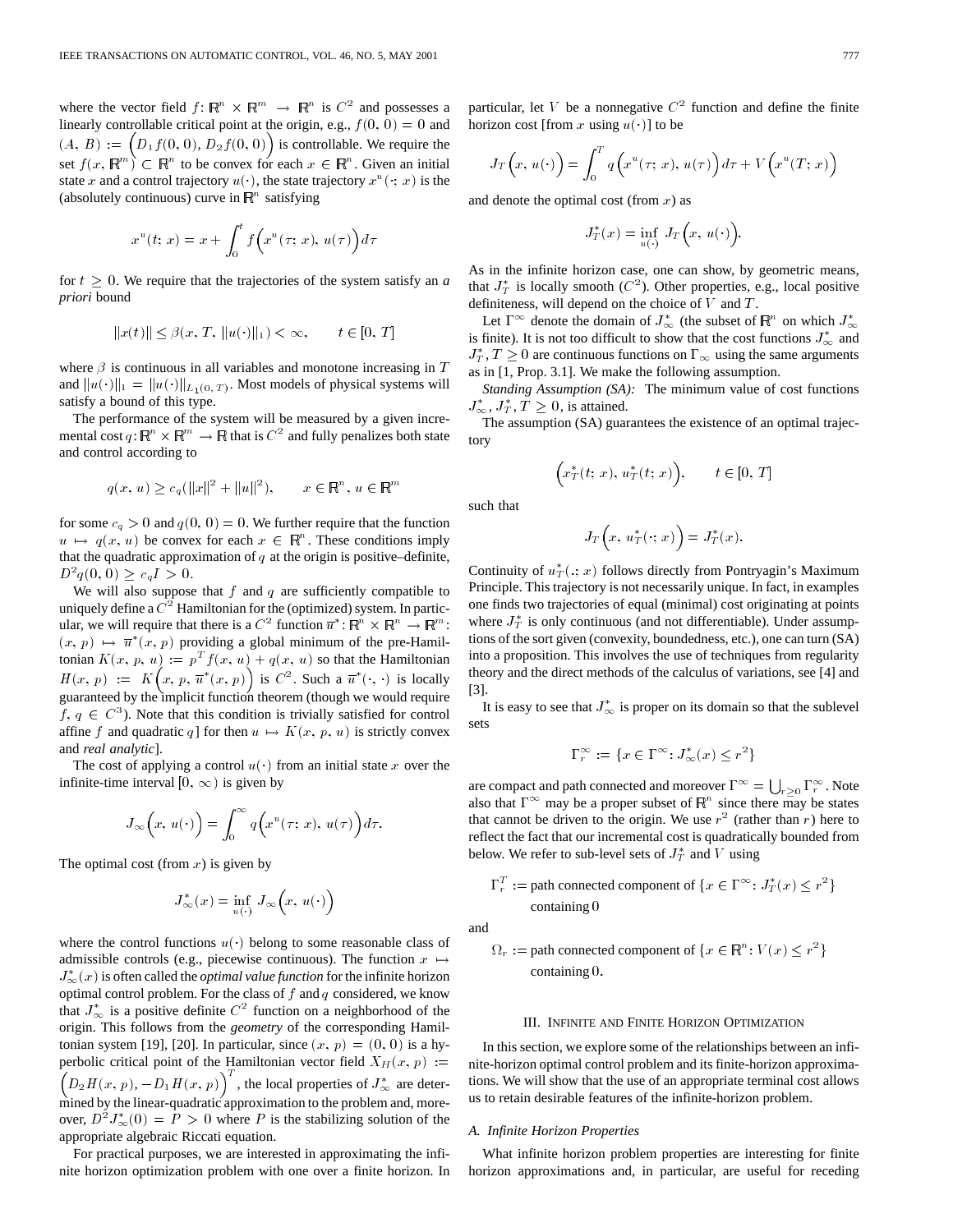horizon strategies? This is a question that we intend to answer in this section.

Let  $(x^*_{\infty}, u^*_{\infty})(\cdot; x)$  be *any* optimal trajectory originating at *x*. Then, for any  $\delta > 0$ , we have

$$
J_{\infty}^*\left(x_{\infty}^*(\delta; x)\right) = J_{\infty}^*(x) - \int_0^{\delta} q\left(x_{\infty}^*(\tau; x), u_{\infty}^*(\tau; x)\right) d\tau.
$$
\n(1)

Since, by (SA),  $\tau \mapsto u_{\infty}^*(\tau; x)$  is continuous for  $\tau \geq 0$ , we see that

$$
\lim_{\delta \searrow 0} \frac{J^*_{\infty}\Big(x^*_{\infty}(\delta; x)\Big) - J^*_{\infty}(x)}{\delta}
$$
  
=  $-q\Big(x, u^*_{\infty}(0; x)\Big) \le -c_q ||x||^2$ 

so that  $J^*_{\infty}$  possesses a well defined (negative–definite) directional derivative in *each* optimal direction  $f(x, u^*_{\infty}(0; x))$ . In fact, we may write

$$
\dot{J}_{\infty}^* \bigg( x, u_{\infty}^*(0; x) \bigg) + q \bigg( x, u_{\infty}^*(0; x) \bigg) = 0 \tag{2}
$$

where  $J^*_{\infty}(x, u)$  is the directional derivative of  $J^*_{\infty}$  in the direction  $f(x, u)$  (when it exists). [At points of differentiability,  $J^*_{\infty}(x, u) =$  $DJ^*_{\infty}(x) \cdot f(x, u)].$ 

We conclude that each sub-level set  $\Gamma_r^{\infty}$ ,  $r > 0$ , is positively invariant under optimal actions, both incremental ( $\delta > 0$ ) and infinitesimal. Also, in all cases, these sets are attracted to the origin exponentially fast. In particular, the (not necessarily unique) feedback  $u = k_{\infty}(x) := u_{\infty}^{*}(0; x)$  exponentially stabilizes the origin.

# *B. Finite Horizon Properties*

As noted above, one may use optimal (infinite-horizon) actions to provide a stabilizing feedback for a nonlinear system. It is natural to expect that a similar result would be possible using a finite-horizon optimization. For instance, one could implement a *receding horizon* scheme as follows. From the current state  $x(t)$ , obtain an optimal trajectory  $(x_T^*, u_T^*)\big(\tau; x(t)\big), \tau \in [0, T]$ , and use as feedback  $u(t) =$  $u_T^*\left(0;\,x(t)\right)$ . (This feedback is not uniquely defined at points where more than one optimal trajectory is available.) This approach requires one to continuously re-solve the finite horizon optimization. An alternative scheme is to solve the finite horizon optimization every  $\delta > 0$ seconds and use the control trajectory  $u^*_{T}(\tau; x(t))$ ,  $\tau \in [0, \delta]$ , to drive the system from  $x(t)$  at time t to  $x^*_T\left(\delta,\ x(t)\right)$  at time  $t+\delta$ . [Practically speaking, a better idea is to use a local tracking controller to regulate the system about the desired trajectory  $(x_T^*, u_T^*) (\tau; x(t)), \tau \in$ [0,  $\delta$ ].] We will denote this receding horizon scheme as  $\mathcal{RH}(T, \delta)$ . One might also consider using a variable  $\delta_k > 0$ , which will be denoted as  $\mathcal{RH}(T, \{\delta_k\})$ . Note that the receding horizon strategy defined a (sampled data) *feedback* law in contrast with the one shot use of an open loop optimal trajectory.

In defining (unconstrained) finite-horizon approximations to the infinite-horizon problem, the key design parameters are the terminal cost function  $V$  and the horizon length  $T$  (and, perhaps also, the increment  $\delta$ ). What choices will result in success?

It is well known (and easily demonstrated with linear examples), that simple truncation of the integral (i.e.,  $V \equiv 0$ ) may have disastrous effects if  $T > 0$  is too small. Indeed, although the resulting value function may be nicely behaved, the "optimal" receding-horizon closed-loop system can be unstable!

A more considered approach is to make good use of a suitable terminal cost V. Evidently, the best choice for the terminal cost is  $V(x) =$  $J^*_{\infty}(x)$  since then the optimal finite and infinite horizon costs are the same. Of course, if *the* optimal value function were available there would be no need to solve a trajectory optimization problem. What properties of the optimal value function should be retained in the terminal cost? To be effective, the terminal cost must account for the discarded tail by ensuring that the origin can be reached from the terminal state  $x^u(T; x)$  in an efficient manner (as measured by q). One way to do this is to use an appropriate control Lyapunov function (CLF).

To this end, suppose that V is a proper  $C<sup>2</sup>$  function satisfying  $V(0) = 0$ 

$$
V(x) \ge c_v ||x||^2, \qquad x \in \mathbb{R}^n
$$

and that is compatible with the incremental cost in the sense that

$$
\min_{u} \left(\dot{V} + q\right)(x, u) \le 0 \tag{3}
$$

on a neighborhood of  $x = 0$ . Here,  $V(x, u) := DV(x) \cdot f(x, u)$ . Condition (3) (together with the properties of  $f$  and  $q$ ) guarantees the existence of a  $C<sup>1</sup>$  feedback law stabilizing the origin. Indeed, the feedback

$$
u = k_V(x) := \overline{u}^* \left( x, \, DV(x)^T \right) \tag{4}
$$

does the job. Note that  $V$  can be thought of as a Control Lyapunov Function which is also an upper bound on the cost-to-go. [The definition of the CLF requires that only  $\min_u V(x, u) \leq 0$ . The maximum principle ensures that  $V = J^*_{\infty}$  also satisfies (3) according to (2).

Continuity and properness of  $V$  guarantee the existence of a continuous nondecreasing function  $r \mapsto \overline{c}_v(r)$  such that  $V(x) \leq \overline{c}_v(r) ||x||^2$ for all  $x \in \Omega_r$  so that  $x \notin \Omega_{r_0}$  implies that  $||x||^2 \geq r_0^2/\overline{c}_v(r_0)$ . Also, let  $r_v > 0$  be the largest r such that (3) is satisfied for all  $x \in \Omega_r$ . The following result provides a basis for the use of finite horizon optimization in a receding horizon control strategy (cf. [9]).

*Theorem 1:* Suppose that  $x \in \mathbb{R}^n$  and  $T > 0$  are such that

$$
x_T^*(T; x) \in \Omega_{r_v}.\tag{5}
$$

Then, for each  $\delta \in [0, T]$ , the optimal cost from  $x^*_{T}(\delta; x)$  satisfies

$$
J_T^*(x_T^*(\delta; x)) \le J_T^*(x) - \int_0^{\delta} q\Big(x_T^*(\tau; x), u_T^*(\tau; x)\Big) d\tau. \tag{6}
$$

Note that  $(x_T^*, u_T^*)(\cdot; x)$  can be *any* optimal trajectory for the problem with horizon  $T$ .

*Proof:* Let  $(\tilde{x}(t), \tilde{u}(t))$ ,  $t \in [0, 2T]$ , be the trajectory obtained by concatenating  $(x_T^*, u_T^*)(t; x)$ ,  $t \in [0, T]$ , and  $(x^{k}, u^{k})(t - T; x_{T}^{*}(T; x)), t \in [T, 2T]$ . Here,  $(x^{k}, u^{k})(s; x_{0})$  is the closed-loop trajectory starting from  $x_0$  at time  $s = 0$ 

$$
x^{k}(s; x_{0}) = x_{0} + \int_{0}^{s} f(x^{k}(\tau; x_{0}), k(x^{k}(\tau; x_{0})) dx
$$

where  $u = k(x)$  is any feedback law such that  $(V + q) (x, k(x)) \leq 0$ for  $x \in \Omega_{r_v}$ , e.g., that defined by (4).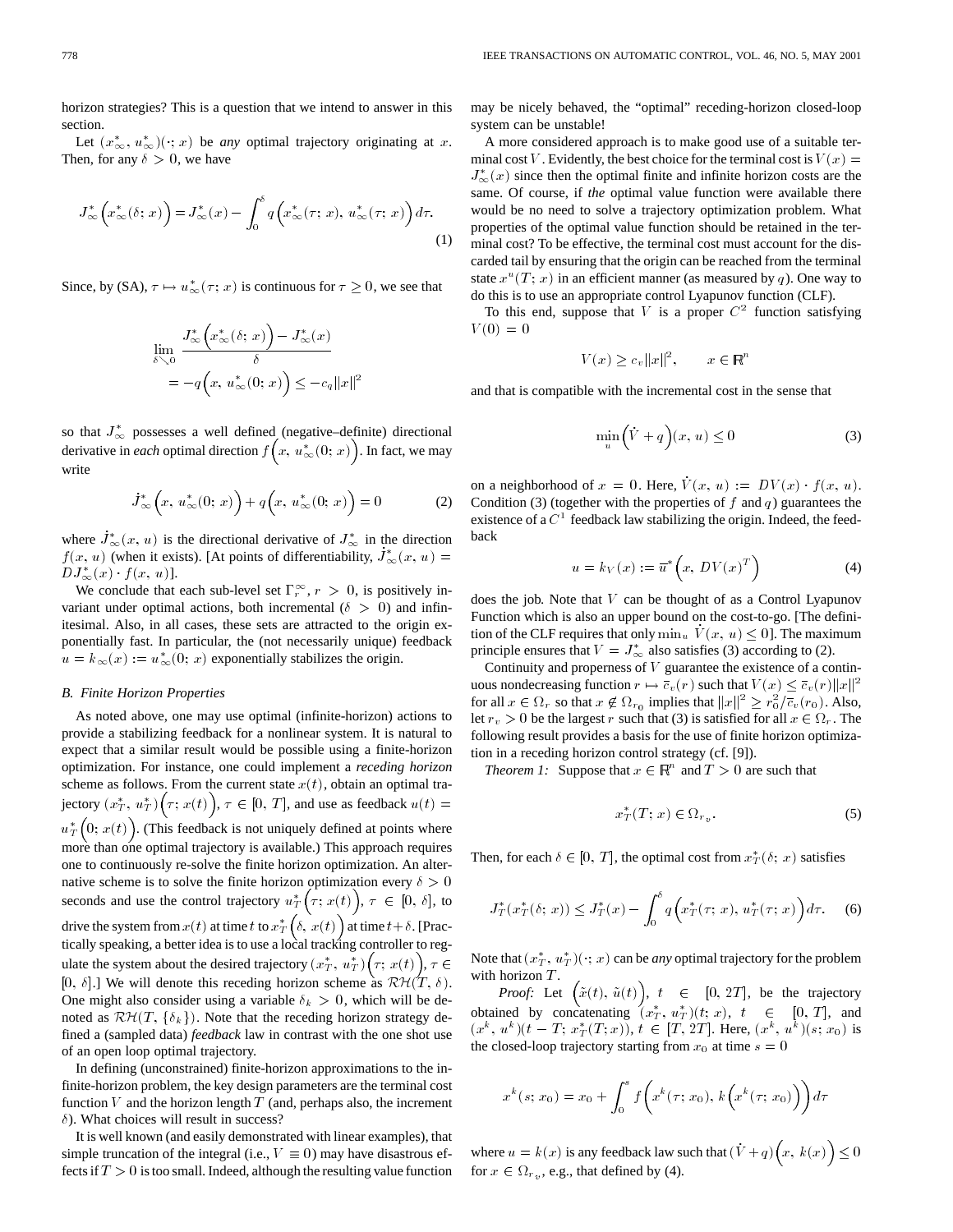Consider now the cost of using  $\tilde{u}(\cdot)$  for T seconds beginning at an initial state  $x_T^*(\delta; x)$ ,  $\delta \in [0, T]$ . We have

$$
J_T(x_T^*(\delta; x), \tilde{u}(\cdot))
$$
  
=  $\int_{\delta}^{T+\delta} q(\tilde{x}(\tau), \tilde{u}(\tau)) d\tau + V(\tilde{x}(T+\delta))$   
=  $J_T^*(x) - \int_0^{\delta} q(x_T^*(\tau; x), u_T^*(\tau; x)) d\tau - V(x_T^*(T; x))$   
+  $\int_T^{T+\delta} q(\tilde{x}(\tau), \tilde{u}(\tau)) d\tau + V(\tilde{x}(T+\delta))$   
 $\leq J_T^*(x) - \int_0^{\delta} q(x_T^*(\tau; x), u_T^*(\tau; x)) d\tau$ 

where we have used the fact that  $q(\tilde{x}(\tau), \tilde{u}(\tau)) \leq -V(\tilde{x} (\tau), \tilde{u}(\tau))$ for all  $\tau \in [T, 2T]$ . The result follows since the optimal cost satisfies  $J_T^*\Big(x_T^*(\delta; x)\Big) \leq J_T(x_T^*\Big(\delta; \, x), \, \tilde{u}(\cdot)\Big).$  $\Box$ 

At this point, one is tempted to conclude that our approach to approximating the infinite horizon problem using a CLF terminal cost has been successful. After all, (6) is an appropriate approximation to (1) for invariance purposes. In fact, Theorem 1 is sufficient to conclude the desired invariance and attractiveness properties in the case that V is a *global* CLF, for then that pesky "if" condition (5) will be trivially satisfied.

The situation when  $V$  is but a local CLF is much more delicate. Indeed, we must determine conditions under which (6) will hold under iteration of the receding horizon map, i.e., whether  $x^*_T\Bigl(T;\, x^*_T(\delta;\, x)\Bigr)\in$  $\Omega_{r_v}$  holds. One way to ensure success is to solve a *constrained* optimization that imposes such a condition, see, e.g., [14], [13]. We will show that such an approach is unnecessary.

We begin with a surprising lemma that helps us control the behavior of the terminal state of optimal trajectories.

*Lemma 2:* Suppose that  $x \in \Omega_r$ ,  $r \leq r_v$ . Then,  $x^*_T(T; x) \in \Omega_r$ for every  $T \geq 0$ .

*Proof:* As before, let  $(x^k, u^k)(t; x)$ ,  $t \geq 0$ , be the trajectory (starting at x) obtained using a feedback control  $u = k(x)$  satisfying  $(\dot{V} + q)(x, k(x)) \leq 0$  on  $\Omega_{r_v}$ . The optimal cost with horizon  $T \geq 0$ satisfies

$$
J_T^*(x) \le \int_0^T q\Big(x^k(\tau; x), u^k(\tau; x)\Big) d\tau + V\Big(x^k(T; x)\Big)
$$
  
\n
$$
\le \int_0^T -\dot{V}\Big(x^k(\tau; x), u^k(\tau; x)\Big) d\tau + V\Big(x^k(T; x)\Big)
$$
  
\n
$$
= V(x) \le r^2.
$$

Thus,

$$
V\left(x_T^*(T; x)\right) = J_T^*(x) - \int_0^T q\left(x_T^*(\tau; x), u_T^*(\tau; x)\right) d\tau
$$
  
 
$$
\leq J_T^*(x) \leq V(x) \leq r^2.
$$

Note that Lemma 2 *does not* say that  $x^*_{T}(t; x) \in \Omega_{r_v}$  for all  $t \in$  $[0, T]$  when  $x \in \Omega_{r_v}$ . This is false in general as simple examples show. Indeed, one might say that methods that attempt to maintain the invariance of  $\Omega_r$ ,  $r \leq r_v$ , are inefficient. (Moreover, adding constraints of that sort also drive up the computation cost.)

A key motivation for using online optimization is to *enlarge* the operating region for a controller. We are now in a position to show that the receding horizon controller does at least as good a job as the CLF controller, from the point of view of theoretical operating region predictions.

*Proposition 3:* For all  $T \geq 0$ ,  $x \in \Gamma_{r_v}^T$  implies that  $x_T^*(T; x) \in$  $\Omega_{r_v}$ . Moreover,  $\Omega_{r_v} \subset \Gamma_{r_v}^T$  for all  $T \geq 0$ .

*Proof:* Let  $T \geq 0$  and  $x \in \Gamma_{r_v}^T$  and note that

$$
V\left(x_T^*(T; x)\right) \le r_v^2 - \int_0^T q\left(x_T^*(\tau; x), u_T^*(\tau; x)\right) d\tau \le r_v^2.
$$

The second statement was proved in the proof of Lemma 2.  $\Box$ We now show that application of the receding horizon strategy results in the exponential convergence of the trajectory to the origin:

*Theorem 4:* Let  $T > 0$  and consider the use of a receding horizon scheme  $\mathcal{RH}(T, \{\delta_k\})$  with each  $\delta_k \in (0, T]$  and  $\sum_{j=0}^k \delta_j \to \infty$  as  $k \to \infty$ . Then, for each  $x_0 \in \Gamma^T_{\overline{r}(T)}$ , the resulting trajectory converges to the origin exponentially fast, where  $\overline{r}(T)$  is the largest radius such that for each  $x_0 \in \Gamma^T_{\overline{r}(T)}, x^*_{T}(T; x_0) \in \Omega_{r_v}$ .

*Proof:* Given  $T > 0$ , set  $c_T$  and  $m_\infty$  such that  $J_T^*(x) \leq c_T ||x||^2$  $\forall x \in \Gamma^T_{\overline{r}(T)} \text{ and } J^*_{\infty}(x) \geq m_{\infty} ||x||^2 \ \forall x \in \Gamma^T_{\overline{r}(T)}$ . Let  $\left(x_{\text{RH}}(t), u_{\text{RH}}(t)\right), t \geq 0$ , be the receding horizon trajectory originating from an arbitrary  $x_0 \in \Gamma^T_{\overline{r}(T)}$  and define

$$
W(t; x_0, u_{\text{RH}}(\cdot)) := \int_t^\infty q\Big(x_{\text{RH}}(\tau), u_{\text{RH}}(\tau)\Big) d\tau.
$$

[The control trajectory  $u_{\text{RH}}(\cdot)$  is piecewise continuous since each optimal control trajectory  $u^*_T(t; x)$ ,  $t \geq 0$ , is continuous as a function of time]. As shown in Proposition 9 below,  $W(t; x_0, u_{\text{RH}}(\cdot)) \leq J_T^*\left(x_{\text{RH}}(t)\right)$ . Also, since  $\mathcal{RH}(T, \{\delta_k\})$  is a suboptimal strategy,  $J^*_{\infty}\left(x_{\rm RH}(t)\right) \leq W\big(t; x_0, u_{\rm RH}(\cdot)\big)$ . Now, since  $q\left(x_{\text{RH}}(t), u_{\text{RH}}(t)\right) \to 0$  as  $t \to \infty$ , we have

$$
\frac{\partial}{\partial t} W(t; x_0, u_{\text{RH}}(\cdot)) = -q(x_{\text{RH}}(t), u_{\text{RH}}(t))
$$
\n
$$
\leq -c_q ||x_{\text{RH}}(t)||^2
$$
\n
$$
\leq -\frac{c_q}{c_{\text{T}}} J_T^* (x_{\text{RH}}(t))
$$
\n
$$
\leq -\frac{c_q}{c_{\text{T}}} W(t; x_0, u_{\text{RH}}(\cdot))
$$

so that  $W(t; x_0, u_{\text{RH}}(\cdot)) \leq e^{-(c_{\bm{q}}/c_{\text{T}})t} W(0; x_0, u_{\text{RH}}(\cdot)).$  The result follows since

$$
m_{\infty} ||x_{\rm RH}(t)||^2 \leq J_{\infty}^* \left( x_{\rm RH}(t) \right)
$$
  
\n
$$
\leq W \left( t; x_0, u_{\rm RH}(\cdot) \right)
$$
  
\n
$$
\leq e^{-\left( c_q/c_{\rm T} \right) t} W(0; x_0, u_{\rm RH}(\cdot) \right)
$$
  
\n
$$
\leq e^{-(c_q/c_{\rm T})t} J_T^*(x_0)
$$
  
\n
$$
\leq c_{\rm T} e^{-(c_q/c_{\rm T})t} ||x_0||^2.
$$

Note that the optimal control  $u_T^*(\cdot; x)$  is uniquely defined in a neighborhood of the origin since  $J_T^*(\cdot)$  is locally  $C^2$  so that the locally defined *instantaneous* receding horizon control  $u = k_T(x) := u_T^*(0; x)$ (i.e.,  $\delta = 0$ ) defines a feedback providing local exponential stability of the origin. Indeed, the resulting feedback law is identical to that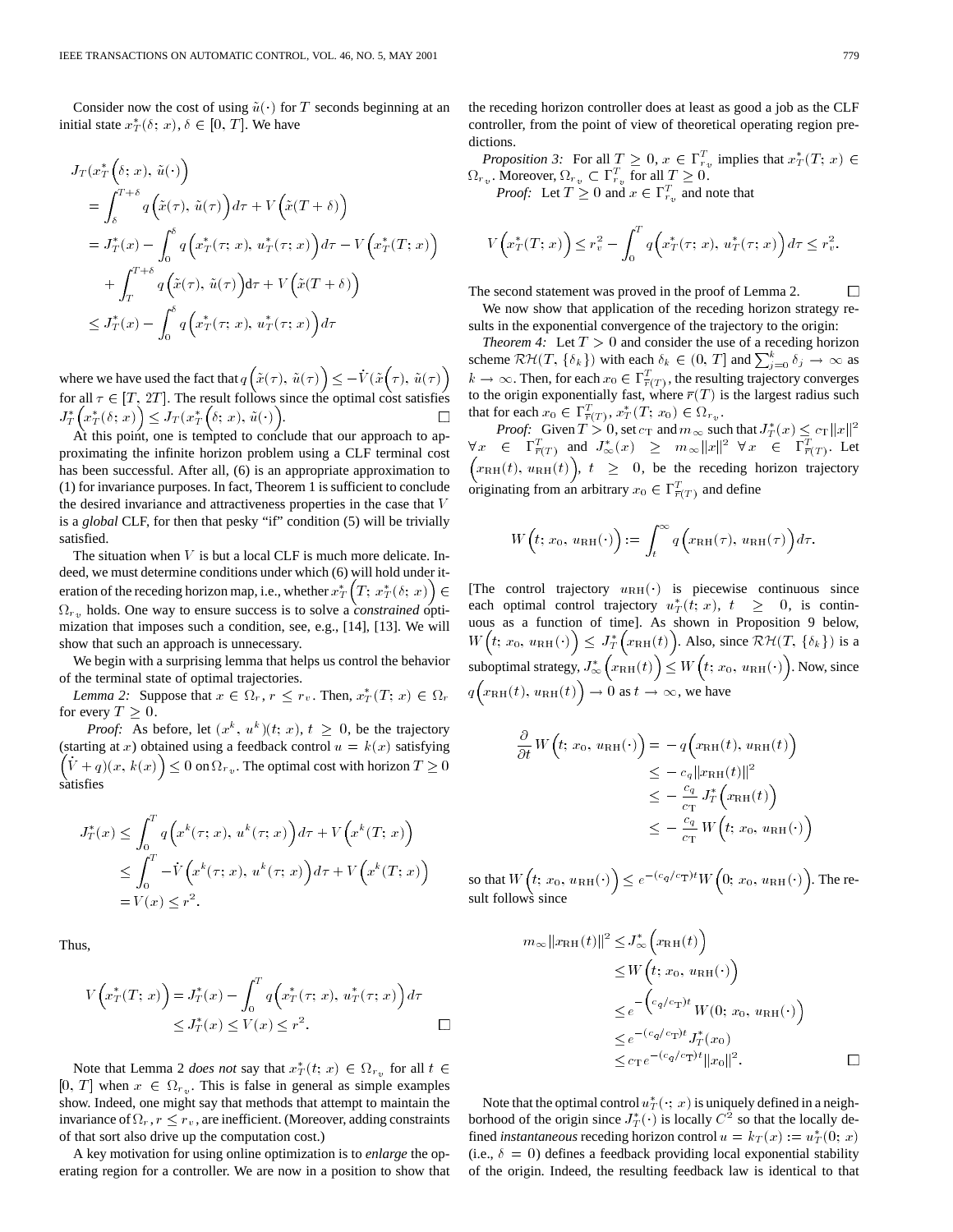obtained by solving the associated Hamilton–Jacobi–Bellman PDE. When there are states  $x$  possessing multiple optimal trajectories (as occurs in the example below), it is no longer clear that an instantaneous receding horizon control can be successfully employed. A complete examination of the properties of the resulting differential inclusion is beyond the scope of this paper. From a practical point of view, the restriction to  $\delta > 0$  is quite sufficient as some computation time is always required.

Theorem 4 says that for every *fixed*  $T > 0$ , the receding horizon scheme using a T -horizon optimization is effective. What it does not say, in particular, is that we may vary  $T$  and expect a stable process, i.e., stability is not guaranteed (by our results) when different horizon lengths are allowed at each receding horizon iteration. In contrast, we note that one does not need to use a *fixed*  $\delta$  when implementing a receding horizon scheme since (6) implies that  $x^*_T(\delta; x) \in \Gamma^T_{r_v}$  for all  $\delta \in (0, T].$ 

One expects that the region of effectiveness should grow as the optimization horizon T is increased, eventually covering all of  $\Gamma^{\infty}$ . This cannot be done without increasing r beyond  $r_v$  as the following result on inclusions shows.

*Proposition 5:* Let  $r > 0$  be given and suppose that  $T > 0$  is such that

$$
x_T^*(T; x) \in \Omega_{r_v}
$$

for all  $x \in \Gamma_r^T$ . Then

$$
\Gamma_r^T \subset \Gamma_r^{T_1}
$$

for all  $T_1 \geq T$  so that, in particular,  $\Gamma_r^T \subset \Gamma_r^{\infty}$ .

*Proof:* Using (an extended version of)  $\tilde{u}(\cdot)$  from the proof of Theorem 1, we see that

$$
J_{T_1}\left(x, \tilde{u}(\cdot)\right) = \int_0^T q\left(x_T^*(\tau; x), u_T^*(\tau; x)\right) d\tau
$$
  
+ 
$$
\int_T^{T_1} q\left(\tilde{x}(\tau), \tilde{u}(\tau)\right) d\tau + V\left(\tilde{x}(T_1)\right)
$$
  

$$
\leq \int_0^T q\left(x_T^*(\tau; x), u_T^*(\tau; x)\right) d\tau
$$
  
+ 
$$
V\left(x_T^*(T; x)\right) = J_T^*(x).
$$

It follows that  $J_{T_1}^*(x) \leq J_T^*(x)$  for all  $x \in \Gamma_r^T$  (cf. [12]).

An important question is whether there exists a suitable horizon length for any desired radius  $r$ . The following result guarantees the existence of a suitable optimization horizon for a given (desired) radius r.

*Proposition 6:* For any  $r > 0$  there is a  $T_v = T_v(r)$  such that

$$
x_T^*(T; x) \subset \Omega_{r_v}
$$

for all  $x \in \Gamma_r^{\infty}$  and all  $T \geq T_v(r)$ . In particular,  $x^*_T(T; x) \subset \Omega_{r_v}$  for all  $x \in \Gamma_r^T$ .

*Proof:* First, note that  $J_T^*(x)$  is bounded (hence, well defined) on  $\Gamma_r^{\infty}$  for all  $T \geq 0$  since

$$
J_T^*(x) \le \int_0^T q\Big(x^*_{\infty}(\tau; x), u^*_{\infty}(\tau; x)\Big) d\tau + V\Big(x^*_{\infty}(T; x)\Big)
$$
  

$$
\le J_{\infty}^*(x) + b_v(r)
$$

where  $b_v(r) := \max_{x \in \Gamma} V(x)$ . Next, we note that, regardless of the horizon length  $T$ , the trajectory  $x_T^*(\cdot; x)$  must enter the set  $\Omega_{r_v}$  within a bounded interval of time. Indeed, let  $x \in \Gamma_r^{\infty}$  and  $T > 0$  be arbitrary and suppose that  $x_T^*(t; x) \notin \Omega_{r_v}$  on an interval  $t \in [0, t_1)$ . In this case, the optimal cost satisfies

$$
J_T^*(x) = \int_0^T q\Big(x_T^*(\tau; x), u_T^*(\tau; x)\Big) d\tau + V\Big(x_T^*(T; x)\Big)
$$
  
\n
$$
\geq \int_0^{t_1} c_q \|x_T^*(\tau; x)\|^2 d\tau
$$
  
\n
$$
\geq \frac{c_q}{\overline{c}_v(r_v)} r_v^2 t_1.
$$

Combining the two inequalities, we see that, for  $T > 0$  sufficiently large,  $x_T^*(\cdot; x)$  must enter  $\Omega_{r_v}$  with the first arrival time  $t_1(x, T)$  satisfying

$$
t_1(x, T) \leq \overline{t}_1(r) := \frac{\overline{c}_v(r_v)}{c_q} \frac{r^2 + b_v(r)}{r_v^2}.
$$

In particular, we see that using  $T_v = \bar{t}_1(r) + \epsilon, \epsilon > 0$ , guarantees the existence of times  $t_1(x) < T_v$ ,  $x \in \Gamma_r^{\infty}$ , such that  $V([x_{T_v}^*(t_1(x); x]) \leq r_v^2$ . The result  $x_{T_v}^*(T_v; x) \in \Omega_{r_v}$  follows by Lemma 2 completing the proof.  $\Box$ 

The following corollary follows immediately from the above Proposition.

*Corollary 7:* Let  $x_0 \in \Gamma^\infty$  be arbitrary. There exist  $r, T < \infty$  such that

1) 
$$
x_0 \in \text{int } \Gamma_r^T
$$
;  
2)  $x_T^*(T; x) \in \Omega_{r_v}$  for all  $x \in \Gamma_r^T$ .

This also shows that  $\Gamma^{\infty}$  is an open set.

We are now prepared to present the following theorem.

*Theorem 8:* Let  $\Lambda$  be a compact subset of  $\Gamma^{\infty}$ . There is a  $T < \infty$ such that  $\Lambda$  is contained in the exponential region of attraction for the receding horizon strategy  $\mathcal{RH}(T, \delta)$  for every  $\delta \in (0, T]$ .

*Proof:* For each  $x \in \Lambda$ , let  $U(x) = \inf \Gamma_{r(x)}^{T(x)}$  where  $T(x)$  and  $r(x)$  are given by Corollary 7. The collection  $\{U(x)\}_{x\in\Lambda}$  is an open cover of  $\Lambda$ . By compactness, there is a finite subcover  $\{U(x_i)\}_{i\leq N}$ . Setting  $T_i = T(x_i)$  and  $r_i = r(x_i)$  we see that

$$
\Lambda \subset \bigcup_{i\leq N} \Gamma^{T_i}_{r_i}\subset \bigcup_{i\leq N} \Gamma^{T_m}_{r_i}\subset \Gamma^{T_m}_{r_m}
$$

where  $T_m = \max_i T_i$ ,  $r_m = \max_i r_i$  and the last two inclusions follow from Proposition 5.

Setting  $T = T_m$  (and  $r = r_m$ ) we see that  $x^*_{T}(T; x) \in \Omega_{r_v}$  for all  $x \in \Gamma_r^T \supset \Lambda$ . The result follows since (6) ensures that  $x^*_T(\delta; x) \in \Gamma_r^T$ for all  $\delta \in (0, T]$ .

Theorem 8 tells us that we may make the effective operating region of a receding horizon control strategy as large as we like (relative to the infinite-horizon operating region). Of great importance is the fact that this result is obtained using finite-horizon optimization without imposing *any* constraints on the terminal cost.

The following result provides a performance guarantee for our receding horizon control strategies.

*Proposition 9:* Suppose that  $T$ ,  $r$   $>$  0 are such that  $x^*_T(T; x) \in \Omega_{r_v}$  for all  $x \in \Gamma_r^T$ . Let  $x_0 \in \Gamma_r^T$  and consider a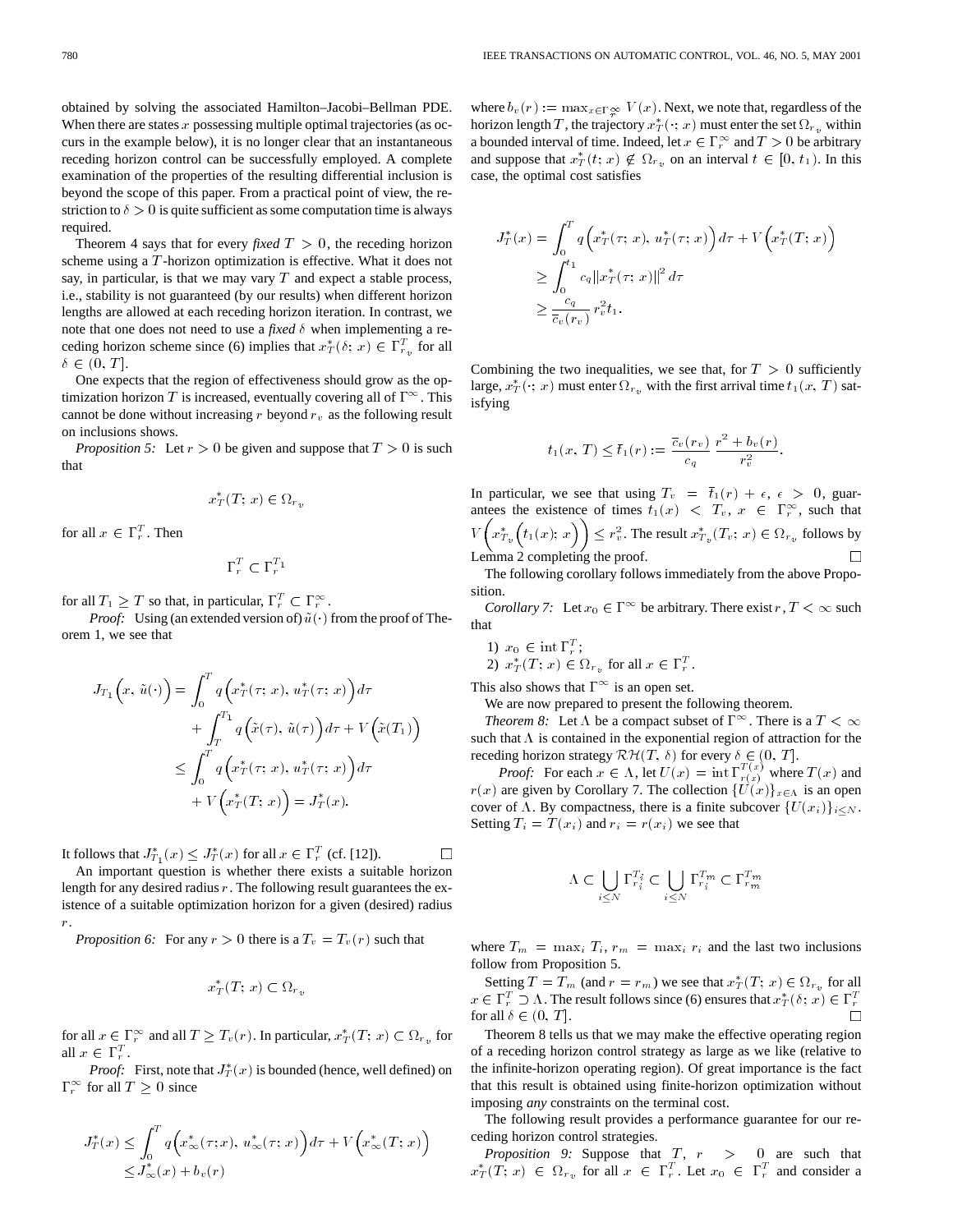trajectory  $(x_{\text{rh}}(t), u_{\text{rh}}(t))$ ,  $t \geq 0$ , resulting from the use of a receding horizon strategy  $\mathcal{R}\mathcal{H}(T, \{\delta_k\})$  (with  $\delta_k > 0$ ,  $\sum_{k=0}^l \delta_k \to \infty$ as  $l \rightarrow \infty$ ). Then, the cost of this strategy satisfies

$$
J_{\infty}\Big(x_0, u_{\rm rh}(\cdot)\Big) \le J_T^*(x_0).
$$

*Proof:* The receding-horizon strategy defines a sequence of points  ${x_k}_{k=0}^{\infty}$  according to  $x_{k+1} = x_T^*(\delta_k, x_k)$  where  $\sum_{k=0}^{l} \delta_k \rightarrow \infty$  as  $l \rightarrow \infty$ . Using a telescoping argument, the result follows easily from the fact (Proposition 5) that  $J_T^*(x_k) \leq J_{T-\delta_k}^*(x_k)$ .  $\Box$ 

The above proposition generalizes the fact that

$$
(\dot{V} + q) \Big( x(t), u(t) \Big) \le 0, \qquad t \ge 0
$$
  

$$
\implies \int_0^\infty q \Big( x(\tau), u(\tau) \Big) d\tau \le V \Big( x(0) \Big)
$$

when V is positive definite [implying  $x(t) \rightarrow 0$ ]. In both cases, we obtain an upper bound on the cost for a *family* of trajectories.

We also point out that the cost of using a receding horizon control strategy approaches the infinite horizon cost as the horizon  $T$  is increased since  $J^*_{\infty}(x_0) \leq J_{\infty}(x_0, u_{\text{rh}}(\cdot)) \leq J^*_{T}(x_0)$  and  $J^*_{T}(x_0) \to$  $J^*_{\infty}(x_0)$  as  $T \to \infty$ .

#### IV. RELAXING THE REQUIREMENT FOR OPTIMALITY

In the previous section, we have detailed the theoretical properties of *ideal* receding horizon strategies wherein a *global* minimum is computed at each step. Only in very special cases (e.g., linear dynamics, strictly convex cost, etc.) can one expect reliable (approximate) computation of a global minimum. It is the purpose of this section to illustrate one of the many ways in which this requirement may be relaxed. See Scokaert, Mayne, and Rawlings [18] for results of this nature for discrete-time systems.

Receding-horizon techniques produce a sequence of (state and control) trajectories with ever decreasing cost. Stabilization or, more precisely, convergence of the cost may be obtained by ensuring that there is sufficient *improvement* at each step. Thus, we may replace the optimality test at *each* step by a test for improvement *between* steps. The following result provides a sufficient condition to ensure convergence of the state to the origin.

*Proposition 10:* Fix  $T, \delta > 0$  and let  $x_i, u_i(\cdot), i \geq 0$ , be such that  $x_{i+1} = x^{u_i}(\delta; x_i)$  and

$$
J_T\left(x_{i+1}, u_{i+1}(\cdot)\right) \leq J_{T-\delta}\left(x_{i+1}, u_i(\cdot+\delta)\right). \tag{7}
$$

Then,  $x_i \rightarrow 0$  as  $i \rightarrow \infty$ .

*Proof:* Note that the sequence of costs  $c_i := J_T(x_i, u_i(\cdot))$  is monotone decreasing and bounded from below. It follows that the incremental cost

$$
\delta c_i = c_i - c_{i+1} \ge \int_0^\delta q\Big(x^{u_i}(\tau; x_i), u_i(\tau)\Big) d\tau
$$

must go to zero as  $i \to \infty$ . This implies that  $x_i \to 0$  since there is a  $\kappa > 0$  such that  $\int_0^{\delta} q(x^u(\tau; x), u(\tau)) d\tau \geq \kappa \cdot \min\{1, ||x||^2\}$  for every  $u(\cdot)$ .

*Proposition 11:* Suppose that  $x_0$  and  $u_0(\cdot)$  are such that  $x^{u_0}(\hat{T}; x_0) \in \Omega_{r_v}$ . Then, there exists a sequence of controls  ${u_i(\cdot)}_1^{\infty}$  such that  $x^{u_i}(\delta; x_i) = x_{i+1} \to 0$  as  $i \to \infty$ .

*Proof:* Given  $x_i$ ,  $u_i(\cdot)$ , choose  $u_{i+1}(\cdot)$  such that  $x^{u_{i+1}}(T; x_{i+1}) \in \Omega_{r,v}$  and the improvement property (7) is satisfied. One choice is the control obtained by using the remainder of  $u_i(\cdot)$ followed by a CLF feedback control (as in the proof of Theorem 1.  $\Box$ 

One may (and many have) use constrained optimization to solve, at each step, a feasibility problem of the sort indicated. In that regard, the above result shows that the problem will remain feasible if it is initially thus. Also, since feasible controls may be obtained *for free*, we may use any means whatsoever (including unconstrained optimization) in our search for better controls, accepting only those that satisfy both terminal and improvement conditions.

# V. EXAMPLE

For the purpose of illustration, we consider the problem of balancing an inverted pendulum on a cart. We discard the states associated with the cart to allow two dimensional visualization. (Please note that this is a highly unrealistic system as it allows equilibria where the cart is experiencing continuous acceleration—the system is *for visualization only*.) The pendulum is modeled as a thin rod of mass  $m$  and length 2l (the center of mass is at distance  $l$  from pivot) riding on a cart of mass  $M$  with applied (horizontal) force  $u$ . The dynamics of the pendulum are then given by (with  $\theta$  measured from the vertical up position)

$$
\ddot{\theta} = \frac{g/l \sin \theta - m_r \dot{\theta}^2 / 2 \sin 2\theta - m_r / ml \cos \theta u}{4/3 - m_r \cos^2 \theta}
$$

where  $m_r = m/(m + M)$  is the mass ratio and g is the acceleration of gravity. Specific values used are  $m = 2$  kg,  $M = 8$  kg,  $l = 1/2$  m, and  $g = 9.8 \text{ m/s}^2$ .

System performance is measured using the quadratic incremental cost  $q(x, u) = 0.1x_1^2 + 0.05x_2^2 + 0.01u^2$  where as usual the state is  $(x_1, x_2) = (\theta, \dot{\theta})$ . To obtain an appropriate control Lyapunov function, we modeled the system locally as a polytopic linear differential inclusion (PLDI) [2]. This approach is quite satisfactory for this simple (planar) system over a large range of angles. Working over a range of plus or minus 60°, we obtained the quadratic CLF  $V(x) = x^T P x$  with

$$
P = \begin{bmatrix} 151.57 & 42.36 \\ 42.36 & 12.96 \end{bmatrix}.
$$

Simple numerical calculations (in low dimensions!) show that  $r_v \approx$ 6.34, that is,  $\min_u(\dot{V} + q)(x, u)$  is negative on solid P-ellipses  $\Omega_r$ with a radius  $r < 6.34$ . An optimization technique that can be adapted to the problem of computing  $r_v$  in higher dimensions can be found in [11].

By Theorem 4, we know that, for  $T \geq 0$ ,  $\Gamma_{r_n}^T$  is an invariant subset of the region of attraction for the receding-horizon controller  $\mathcal{RH}(T,\delta)$ with  $\delta \in (0, T]$ . Fig. 1(a) depicts the set  $\Gamma_{r_v}^T$  for  $T = 0.3$ ,  $r_v = 6.34$ together with trajectories  $x_T^*(\cdot; x)$  for x on the boundary. Also shown is the set  $\Omega_{r_v}$ . The inclusion  $\Omega_{r_v} \subset \Gamma_{r_v}^T$  (Proposition 5) is evident as is the fact that  $x^*_T(T, x) \in \Omega_{r_v}$  for  $x \in \Gamma_{r_v}^T$ . Fig. 1(b) provides a comparison of receding horizon trajectories [for  $\mathcal{RH}(0.3, 0.05)$ ] with those obtained using the CLF controller  $u = k(x) = \arg \min_w(\dot{V} +$  $q(x, w)$ . Note that  $\Gamma_{r_n}^T$  is not invariant under the CLF flow. As expected, the receding horizon trajectories do remain inside  $\Gamma_{r_n}^T$ .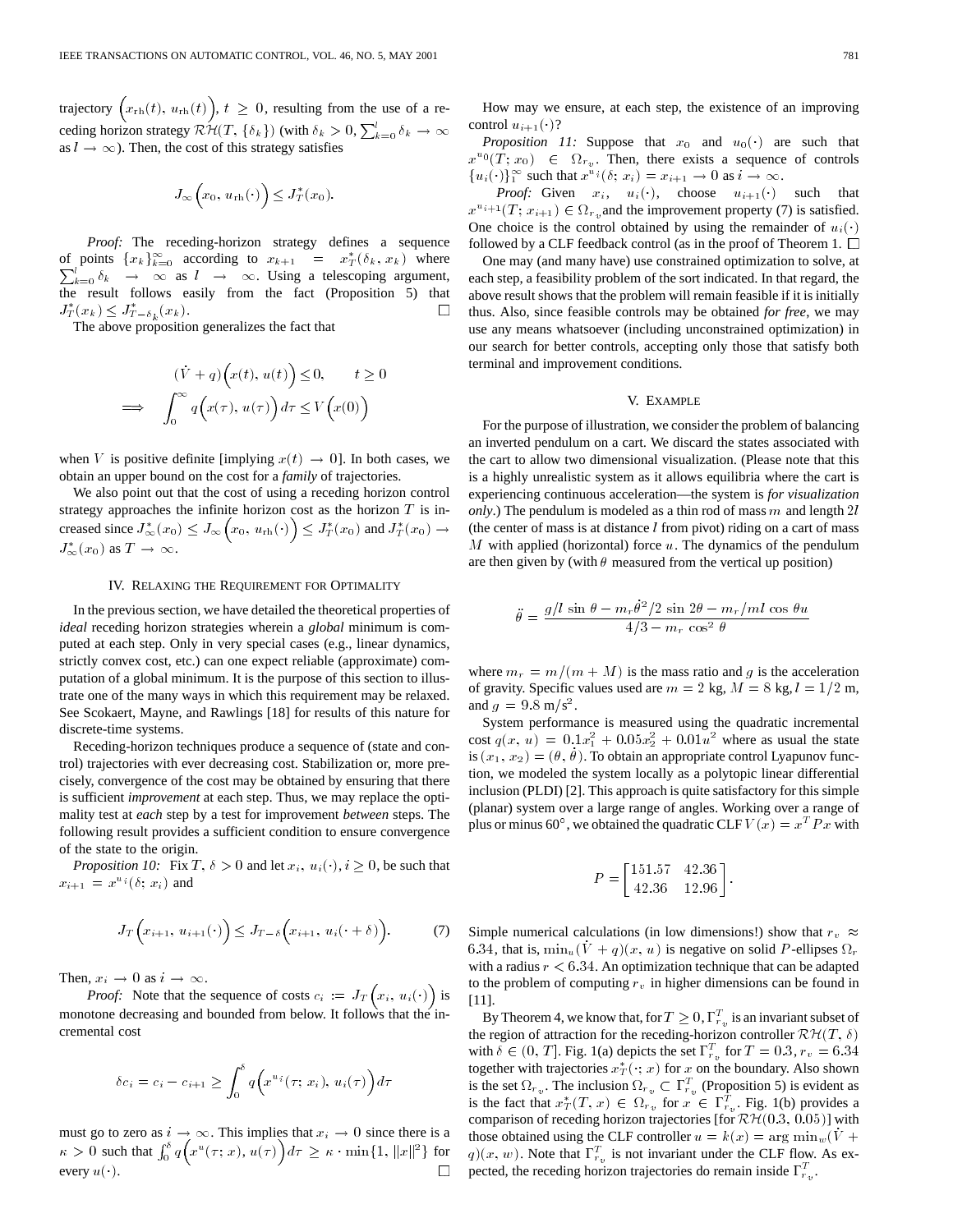



(a) (a) (a) (a) (a) (b) (b)<br>Fig. 1. (a) Sublevel set  $\Gamma_r^T$  for  $T = 0.3$  and  $r = r_v = 6.34$  together with  $\Omega_{r_v}$ . Also depicted are the trajectories  $x^*_{T}(\cdot; x)$  for x on the boundary of  $\Gamma_r^T$ . (b) Receding horizon  $\mathcal{RH}(0.3, 0.05)$  and CLF controller (dashed) trajectories.



Fig. 2. State and control trajectories (RH—solid and CLF—dashed) from  $x_0 = (-3.5, 5.9).$ 

We also note that the CLF controller often requires significantly more control authority. For example, as shown in Fig. 2, the CLF controller demands almost 15 times as much authority when stabilizing from  $x_0 = (-3.5, 5.9)$ . (The pair originating at  $x_0 = (-4.0, 7.5)$ ) has a ratio greater than 35) This is not too surprising since the CLF controller was designed for angular deviations of perhaps 60 degrees and qualified on the set  $\Omega_{r_v}$ . The chosen  $x_0$  is well outside of the guaranteed CLF performance region. In contrast, a small optimization horizon ( $T = 0.3$  compared with a convergence time of  $>1.5$ ) allows the receding horizon controller to exploit its knowledge of the nonlinear system dynamics in this region.

In this case, we see that significant performance improvements are obtained through the use of a relatively inexpensive receding horizon strategy.

The appropriate finite horizon optimization problems were solved numerically using RIOTS [17] as well as some local codes that are under development.

### VI. CONCLUSION

In this note, we have developed a family of receding horizon control strategies that obtain excellent stability and performance properties through the use of a CLF as terminal cost. This approach is quite natural, providing a happy medium between the use of a CLF controller and an ideal infinite horizon controller. Of practical significance, we have shown that this approach does not require the introduction of terminal constraints (for stability), thereby eliminating a key source of computational burden. In fact, it appears that these computations may be made fast enough to allow their use even in challenging areas such as flight control. Furthermore, it was shown that in order to maintain stability, it suffices to improve on the cost, thereby eliminating the need for precise calculation of (globally) optimal trajectories. An interesting further research direction is the extension of these techniques to the case of the trajectory tracking for nonlinear systems. Of course, the situation is much more complicated since the problem of finding useful trajectories of a nonlinear system is itself a rather difficult problem. A first step in that direction is the use of *trajectory morphing* techniques [7], [6].

#### **REFERENCES**

- [1] M. Bardi and I. Capuzzo-Dolcetta, *Optimal Control and Viscosity Solutions of Hamilton–Jacobi–Bellman Equations*. Norwell, MA: Birkhauser, 1997.
- [2] S. Boyd, L. El Ghaoui, E. Feron, and V. Balakrishnan, *Linear Matrix Inequalities in System and Control Theory*. Philadelphia, PA: SIAM, June 1994, vol. 15, Studies in Applied Mathematics.
- [3] G. Buttazzo, G. Mariano, and S. Hildebrandt, *Direct Methods in the Calculus of Variations*. Oxford, U.K.: Oxford Univ. Press, 1998.
- [4] L. Cesari, *Optimization—Theory and Applications: Problems with Ordinary Differential Equations*. New York: Springer-Verlag, 1983.
- [5] H. Chen and F. Allgöwer, "A quasiinfinite horizon nonlinear model predictive control scheme with guaranteed stability," *Automatica*, vol. 34, pp. 1205–1217, 1998.
- [6] J. Hauser and D. G. Meyer, "The trajectory manifold of a nonlinear control system," in *IEEE Conf. Decision Control*, 1998.
- [7] , "Trajectory morphing for nonlinear systems," in *Amer. Control Conf.*, 1998.
- [8] A. Jadbabaie, J. Yu, and J. Hauser, "Receding horizon control of the Caltech ducted fan: A control Lyapunov function approach," in *IEEE Conf. Control Appl.*, 1999.
- [9]  $\longrightarrow$ , "Stabilizing receding horizon control of nonlinear systems: A control Lyapunov function approach," in *Amer. Control Conf.*, 1999.
- [10] S. Keerthi and E. Gilbert, "Optimal infinite-horizon feedback laws for a general class of constrained discrete-time systems: Stability and moving-horizon approximations," *J. Optim. Theory Appl.*, pp. 265–293, 1988.
- [11] M. C. Lai and J. Hauser, "Computing maximal stability region using a given Lyapunov function," in *Amer. Control Conf.*, San Francisco, CA, 1993, pp. 1500–1502.
- [12] L. Magni and R. Sepulchre, "Stability margins of nonlinear receding horizon control via inverse optimality," *Syst. Control Lett.*, vol. 32, pp. 241–245, 1997.
- [13] H. Michalska and D. Q. Mayne, "Robust receding horizon control of constrained nonlinear systems," *IEEE Trans. Automat. Contr.*, vol. 38, pp. 1623–1633, Nov. 1993.